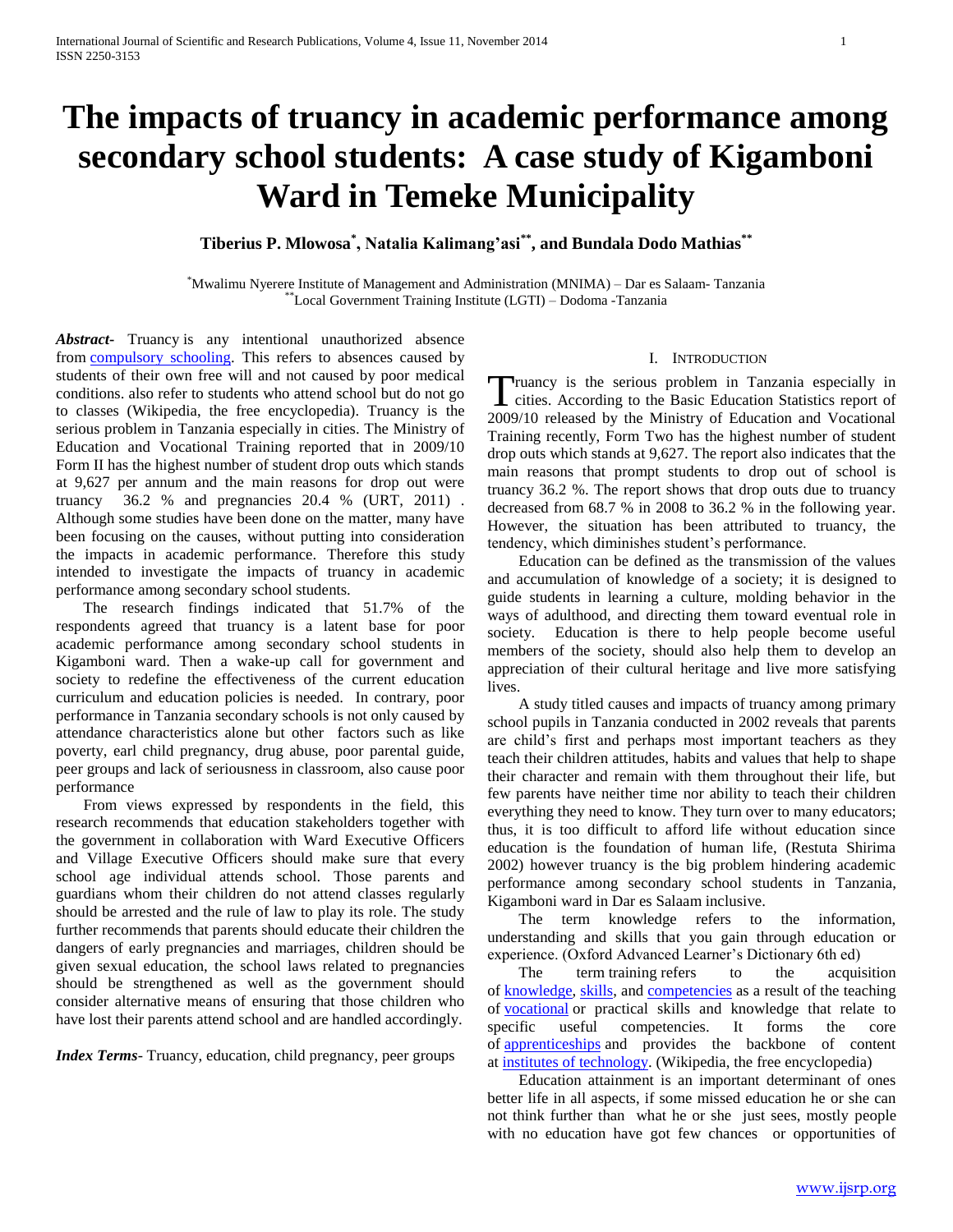getting job keeping in mind the level of unemployment is increasing year after year. Also a person with no education lives in isolation where he or she isolates himself or herself because she or he can not match with today's world , developments, for example developments in communication where people are communicating through e-mails, Skype, all these requires one to have some sort of education. If you want to compete for a post in government leadership you should be educated at least be a degree holder for higher posts like Member of Parliament.

 A 1990 study by Obondo and Dhadphale reported that about 10 % of school non attendance by children in Kenya was due to truancy. Ollay studied 169 street youths in Ibadan, Nigeria and about 47% of these had a history of truancy. These studies suggest an association between truancy and being on the streets as well as that truancy is an important contributor of nonattendance at school.

 According to Rozumah Bahamdin (2003), movement of students from one class to another class provides some of the students the opportunity not to go to the class and these movements from one class to another class make them dare to play truant.

 Truancy has been labeled one of the top ten major problems in this country's schools, negatively affecting the future of the youth. In fact, absentee rates have reached as high as 30 percent in some cities. In New York City, about 150,000 out of 1,000,000 students are absent daily. The Los Angels Unified School District reports that 10 percent of its students are absent each day. (Azizi Yahya et al 2010)

 Tanzania's state education system is under performing and excludes a range of children, primarily those who are poor, those from difficulty family backgrounds, and those who have special education needs. Children in such circumstances are particularly at risk of non enrolment, exclusion, truancy and dropping out from school. According to the Basic Education Statistics report of 2009/10 released by the Ministry of Education and Vocational Training recently, Form Two has the highest number of student drop outs which stands at 9,627. The report also indicates that the main reasons that prompt students to drop out of school is truancy (36.2 per cent) followed by pregnancies (20.4 per cent).

#### II. APPLIED METHODOLOGY

#### **Theory of Truancy and its impacts**

 Education attainment is a crucial predictor of several healthrelated lifestyles and premature mortality. However truant behaviors have potential to curtail possibilities of meaningful academic achievement. Truancy is a predictor of multiple health risk behaviors among adolescents. Truant adolescents have been reported to engage in risky sexual practices, illicit drug use, alcohol drinking and cigarette smoking. Henry suggested that the unsupervised time that adolescents have when they are truant allows them to initiate and maintain unhealthy behaviors. (Azizi Yahya et al 2010)

 Truancy in childhood may be associated with adverse social and health outcome later in life. Studies have reported that adults who were truant as adolescents were more likely to experience marital or job instability and psychological maladjustment when compared to their counterparts who were not truant as adolescents. (Azizi Yahya et al 2010)

 The students' notoriousness are not only confined to smoking cigarettes, fighting with each other or behaving obscenely but also involving dumping babies, running away from home, free sex and mingling. According to Belthelheim (1950), now they even dare to commit serious criminal acts such as joining bad syndicate and become gangsters, murder, with or without firearms burglar, rape, prostitution, gambling, vandalism, drug abuse, alcoholic, and pornography.

 Absenteeism is detrimental to student's achievement, promotion, graduation, self-esteem and employment potential. Clearly, students who miss school fall behind their peers in the classroom. This, in turn leads to low self-esteem and increase the likelihood that at-risk students will drop out of school. (Azizi Yahya et al 2010)

 In longitudinal study of African-American males, Robins and Retcliff (1978) found that of those students who were often truant in high school and primary 75% failed to graduate. Failure to graduate, in turn, is associated with diminished earning potential in adulthood and other poor outcome.

 About 3,210 secondary school students in Mtwara Region are not attending classes regularly due to lack of basic needs. Data from region education office show that 3,208 missed regular class lessons in the region. However, the situation has been attributed to truancy, the tendency, which diminishes student's performance. Pass rate in secondary schools in Mtwara dropped from 60.4% in 2009 to 29% last year. (The Citizen 19th October 2011)

 The Ziwani Secondary School headmaster, Mr. Abdallah Kombo, said truancy is one of the challenges hindering student's academic performance. About 40 students, including girls, failed to complete their secondary education at the school in the year 2011 due to truancy among other factors. "We enrolled 106 students in 2008, but only 67, out of them are 49 boys and 18 girls completed Form Four while 39 students, including 13 boys, failed to graduate due to truancy, pregnancy and transfer," the headmaster said. (The Citizen, 19th October, 2011)

 Related studies about truancy based on education were done, according to the Encyclopedia vol.VI E pp 87-103. Most countries spend a large amount of time and money to provide formal education for their citizens. The school system of all modern nations provides both general education and vocational training. Most countries also provide special education programs for disabled or gifted children. The book explains that effective classroom is one in which a warm relationship exists between teachers and students as the teacher selects contents and instructional strategies and use skills for better instructions and classroom management to improve students achievement.

 There is significant evidence that such an environment leads to higher understanding and transfer of terming (Hunter 1982, comings 1985). When this mutual respect and cooperation are absent, tension builds up between individuals and problems of discipline soon emerge.

 Most parents do not visit school except in response to problems. Parents' involvement in the school activities is likely to be related to their own educational levels, and hence many illiterate parents may need encouragement to become involved in the running of schools. Parent attitudes towards education particularly not encouraging girls to acquire good education are also critical to students' performance. Potentiality exists for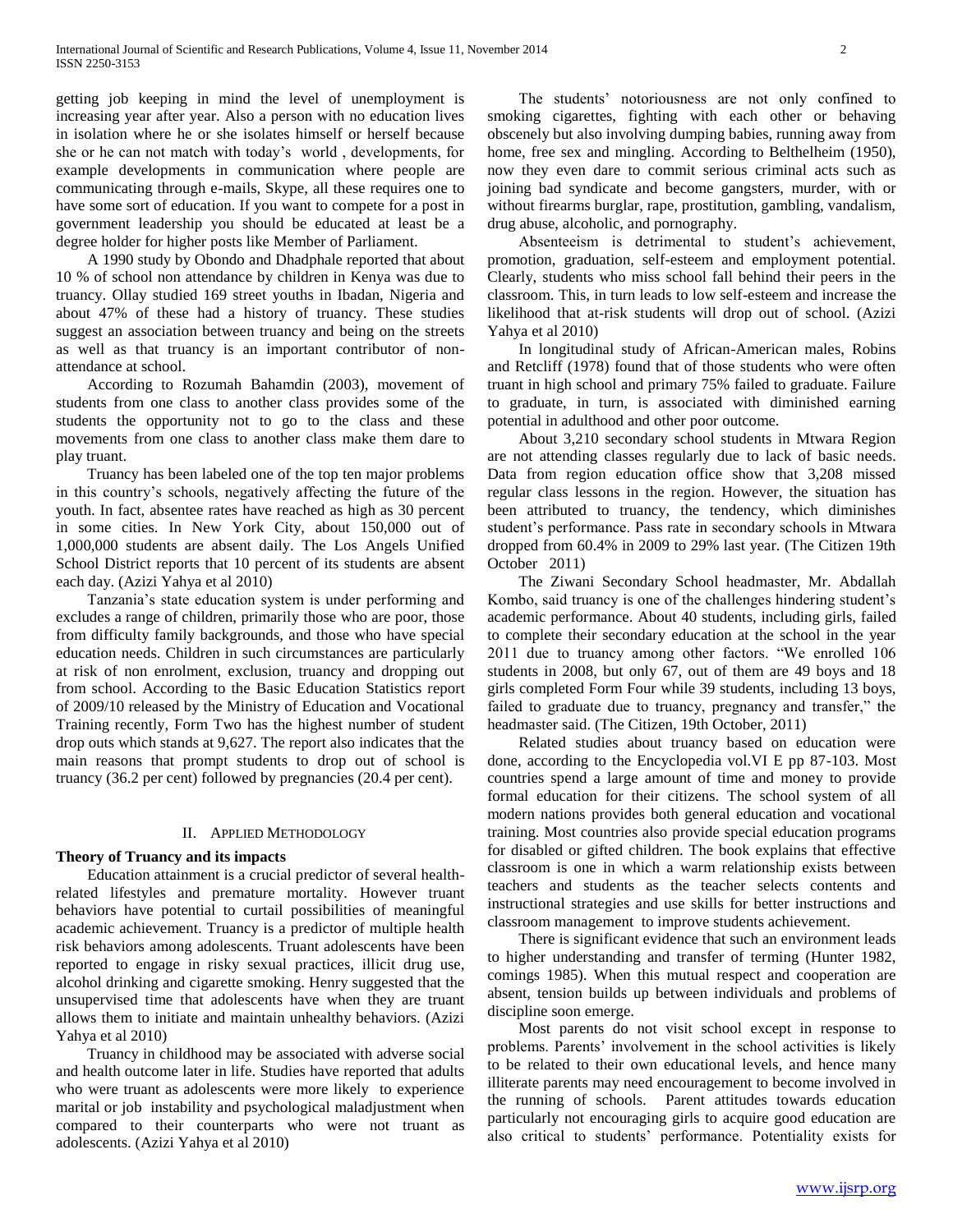academic based parents in all schools possibly at close of the term before the June breaks, Restuta Shirima (2002).

 Absenteeism is a serious problem for most schools in Tanzania. In most schools, attendance deteriorates in the higher classes i.e. form III and IV girls absenteeism is lower than boys who are perceived as having less desire to learn more and likely to be involved in petty trade. The most common reason for absenteeism is illness followed by death occurring in the family. Indeed illness is a recurring factor which contributes strongly to absenteeism, dropout and non-enrolment. (Basic education statistics report 2009/10).

 Drug abuse is a complex health and social problem which affect both developed and developing countries. It is sometimes referred to as substance or chemical abuse. Drug abuse among students has increased and has now become a source of public concern specifically among parents or guardians and teachers. Many students engage in drug abuse due to peer pressure, home environment, drug access, smoking habits, living in areas and family members influence. Children adopting to parents' character this result into the increase of school dropouts, unwanted pregnancies and death related due to drug abuse which has caused serious threat to national health and welfare, Restuta Shirima 2002.

 According to the basic Education Statistics report 2009/10, student dropout rate in secondary schools is much higher in Ordinary Level and lower in Advanced Level classrooms in the country. Form Two has the highest number of student dropouts which stands at 9,627.

#### **Sample size, area of the study and selection procedure**

 This study used simple random sampling. Data were obtained from the random list (the sampling frame or sampling list) which included the ward education officers, head teachers, parents and students themselves. Both had a chance to participate in the study. The study was conducted in Temeke municipality particularly the Kigamboni ward. The study area was chosen as it suited the researchers in terms of resources (time and cost) and social – geographical familiarity which were instrumental in getting reliable information. A sample of 60 respondents comprising of 30 male respondents and 30 female respondents was chosen. Employed sampling technique proved feasible and practical for obtaining information required from different respondents within Kigamboni ward in Temeke municipality.

#### **Data collection**

 A closed and open – ended structured questionnaire were used in collecting primary data. The questionnaires were administered in English while Kiswahili language was used to facilitate communication and avoiding communication barriers. The researchers carried self administered questionnaires and supplemented information by secondary data which were extracted from official sources.

#### **Data analysis**

 The analysis of data was done using SPSS (Statistical Package for Social Scientists). The study employed regression analysis to explore the extent with which truancy leads to poor academic performance among secondary school students. Correlation coefficient was used to measure how strong or weak the variables in consideration are related. In data analysis, relationships or differences between variables are subjected to statistical tests of significance existing among data. Data analysis involves three phases including the data preparation, descriptive analysis and the hypothesis testing.

 Data preparation was performed immediately after the completion of data collection. The aim was to make data as error free as possible (Amin, 2005 p. 306). This phase involved activities such as editing, coding, computer data entry and the verification of the accuracy of the data to be entered onto the computer so that they are amenable to analysis.

 The description analysis was the second phase of data analysis aiming at describing characteristics of the sample (Amin, 2005). The respondent's demographic characteristics were analyzed and presented in tables. Testing of hypothesis using SPSS to check the relationship between variables in the study ended the last phase of data analysis.

#### III. FINDINGS

#### **Truancy and academic performance among secondary school students**

 The result in Table 1 below revealed that out of 60 respondents, 31(51.7%) respondents strongly agreed that poor academic performance among secondary school students is due to truancy, 23(38.3%) respondents agreed that poor academic performance among secondary school students is due to truancy. This signifies that poor academic performance among secondary school students is due to truancy, since students are not attending classes at the end of the day knows nothing to answer when in exams.

|  |  | Table 1: Truancy and academic performance among secondary school students: $(N=60)$ |  |  |  |
|--|--|-------------------------------------------------------------------------------------|--|--|--|
|  |  |                                                                                     |  |  |  |

| <b>Responses</b>         | <b>Frequencies</b> | Percent | <b>Cumulative percent</b> |
|--------------------------|--------------------|---------|---------------------------|
| <b>Strongly agree</b>    | 31                 | 51.7    | 51.7                      |
|                          |                    |         |                           |
| Agree                    | 23                 | 38.3    | 90.0                      |
| <b>Undecided</b>         |                    | 6.7     | 96.7                      |
| <b>Strongly disagree</b> |                    | 3.3     | 100.0                     |
| <b>Total</b>             | 60                 | 100.0   |                           |

**Source:** Field survey 2012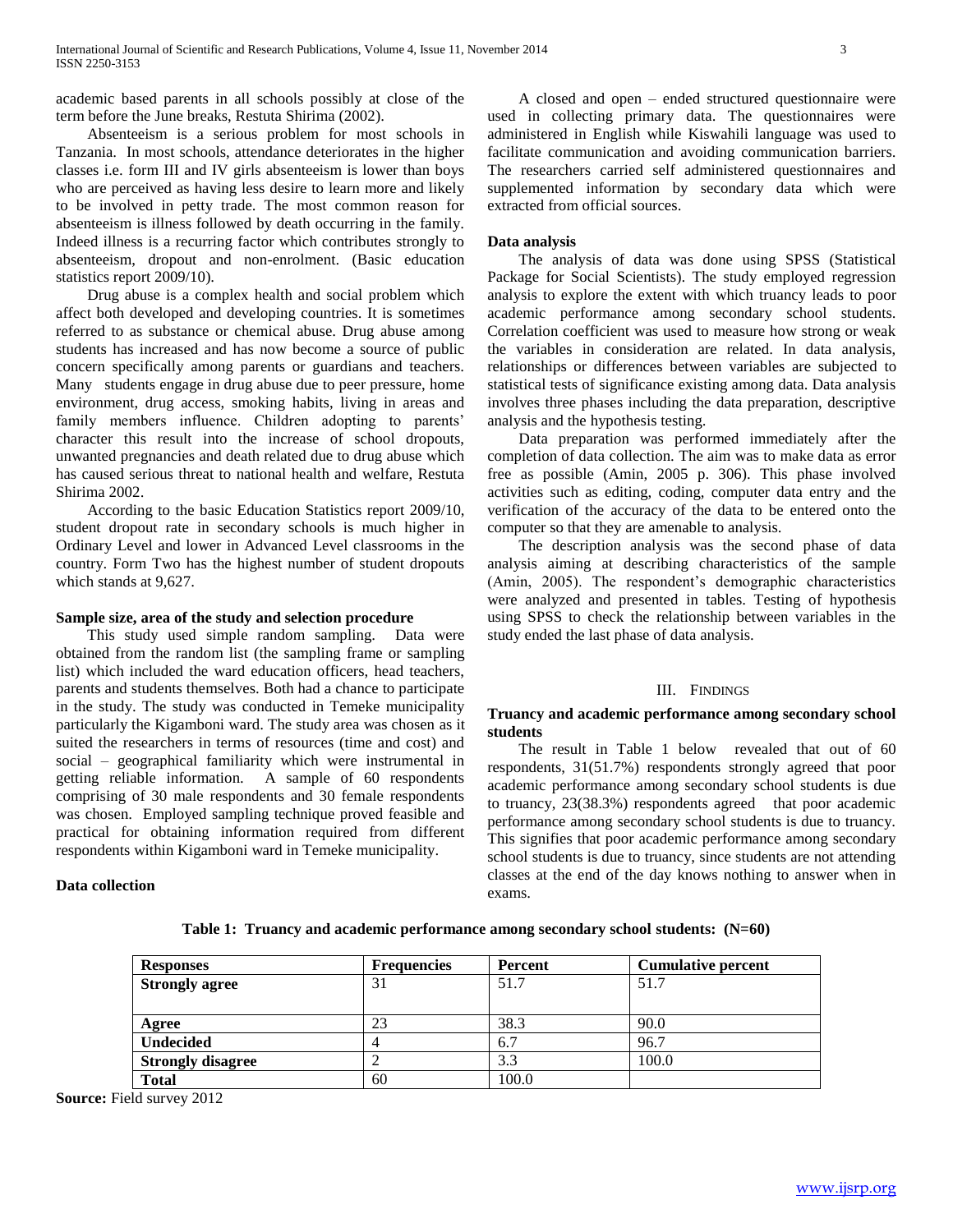# **The number of days a student is likely to attend to school in a month period**

 The information presented in table 2 below suggests that, majority of the respondents of which are students attends school for at least 20 days a month which culminates to 55.0%. Parents do go to school once in a while when there is a need to.

|  | Table 2: Number of days a student is likely to attend to school in a month period: $(N=60)$ |
|--|---------------------------------------------------------------------------------------------|
|--|---------------------------------------------------------------------------------------------|

| Davs         | <b>Frequencies</b> | Percent | <b>Cumulative percent</b> |
|--------------|--------------------|---------|---------------------------|
|              |                    | 13.3    | 13.3                      |
| 10           | 73                 | 11.7    | 25.0                      |
| 20           | 33                 | 55.0    | 80.0                      |
| 30           | 12                 | 20.0    | 100.0                     |
| <b>Total</b> | 60                 | 100.0   |                           |

**Source:** Field survey 2012

## **The other possible contributing factors to poor academic performance**

 Respondents were asked to rank the most contributing factor to poor academic performance among secondary school students. They were provided five factors as options including; drug abuse, truancy, peer groups, early child pregnancy, and lack of seriousness in classroom.

 From table 3 below, it is revealed that lack of seriousness is the major factor that contributes to poor academic performance among secondary schools. 25(41.7%) of respondents reported lack of seriousness in classroom to be the most contributing factor that leads to poor performance, 14(23.3%) said poor academic performance is due to truancy, 9(15%) said it is due to drug abuse,  $8(13.3\%)$  said is due to peer groups while  $4(6.7\%)$ believes that poor academic performance is caused by early child pregnancy.

|  | Table 3: The other possible contributing factors to poor academic performance: $(N = 60)$ |  |  |  |  |  |
|--|-------------------------------------------------------------------------------------------|--|--|--|--|--|
|--|-------------------------------------------------------------------------------------------|--|--|--|--|--|

| <b>Responses</b>                | <b>Frequencies</b> | Percent | <b>Cumulative percent</b> |
|---------------------------------|--------------------|---------|---------------------------|
| Drug abuse                      |                    | 15.0    | 15.0                      |
|                                 |                    |         |                           |
| <b>Truancy</b>                  | 14                 | 23.3    | 38.3                      |
| Peer groups                     |                    | 13.3    | 51.7                      |
| <b>Early child pregnancy</b>    |                    | 6.7     | 58.3                      |
| of<br>Lack<br>in<br>seriousness | 25                 | 41.7    | 100.0                     |
| classroom                       |                    |         |                           |
| <b>Total</b>                    | 60                 | 100.0   |                           |

**Source:** Field survey 2012

### **The relationship between poor parental guide and truancy**

 Table 4 below represents the respondent responses on the relationship between poor parental guide and truancy. 35(58.3%) strongly agreed that truancy is due to poor parental guide, 21(35%) agreed, 3(5%) were undecided while 1(1.7%) disagreed. The majority of respondents agreed on the statement that poor parental guide influences truancy among secondary school students.

| <b>Responses</b>      | <b>Frequencies</b> | Percent | <b>Cumulative percent</b> |
|-----------------------|--------------------|---------|---------------------------|
| <b>Strongly agree</b> | 35                 | 58.3    | 58.3                      |
| Agree                 | 21                 | 35.0    | 93.3                      |
| <b>Undecided</b>      |                    | 5.0     | 98.3                      |
| <b>Disagree</b>       |                    | 1.7     | 100.0                     |
| <b>Total</b>          | 60                 | 100.0   |                           |

**Source:** Field survey 2012

# **Correlation between drug abuse and poor academic performance**

 Table 5 below illustrates on the correlation between drug abuse and poor performance. The field results reveal that 51.7% of the respondents agreed on the positivity between drug abuse

and poor performance among secondary school students in Kigamboni ward.